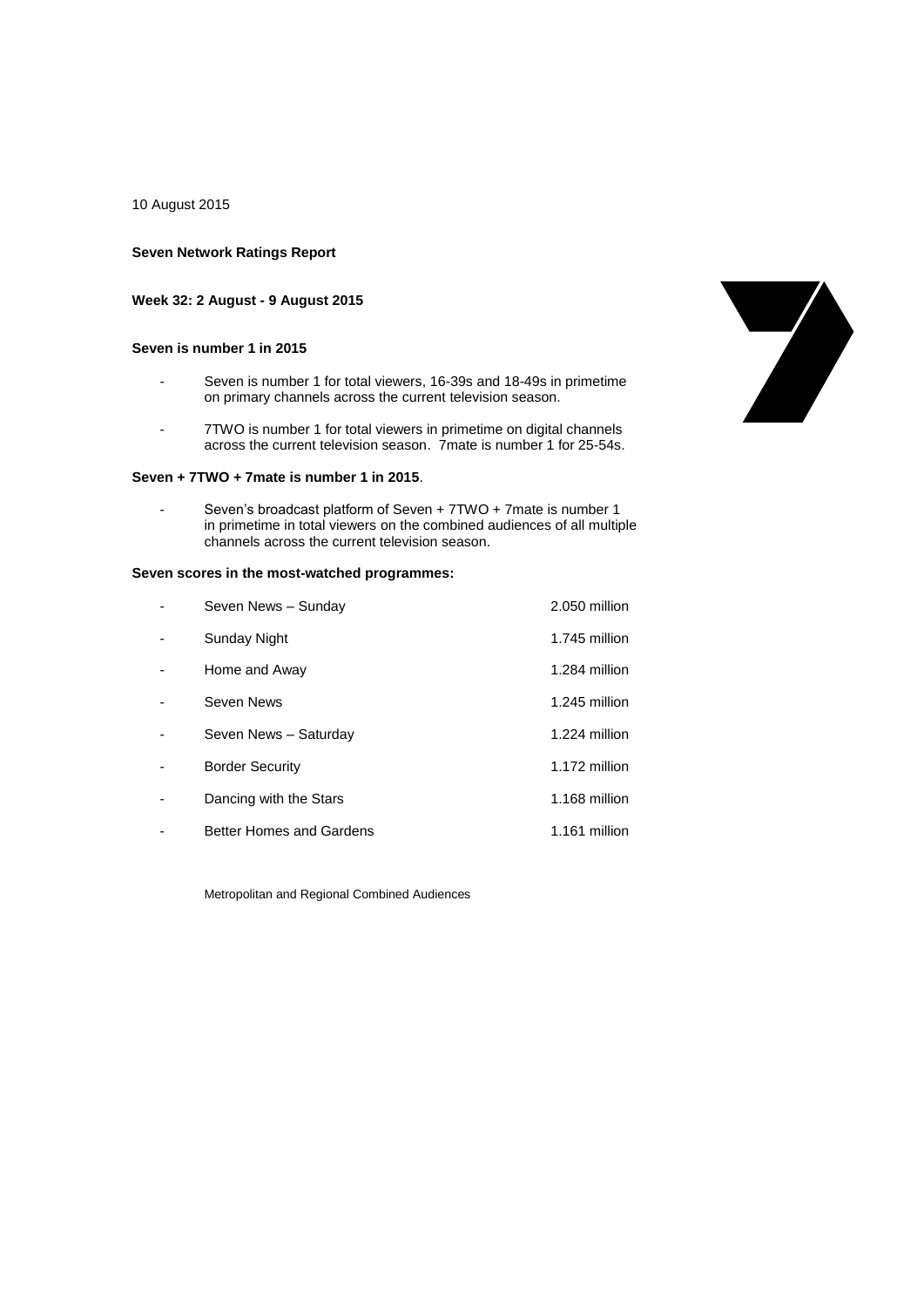### **Primetime audience demographics for primary channels**

| 6:00pm-midnight Week 32, 2015 |          |       |       |            |            |  |
|-------------------------------|----------|-------|-------|------------|------------|--|
| <b>Audience shares</b>        | Seven    | Nine  | Ten   | <b>ABC</b> | <b>SBS</b> |  |
| All People                    | 17.7%    | 19.4% | 12.7% | 12.8%      | 5.3%       |  |
| $16 - 39s$                    | 17.3%    | 19.0% | 16.4% | 6.1%       | 3.5%       |  |
| $18 - 49s$                    | 16.9%    | 20.0% | 16.1% | 6.9%       | 4.1%       |  |
| $25 - 54s$                    | $17.1\%$ | 20.8% | 15.6% | 7.8%       | 4.3%       |  |

### **Primetime audience demographics for digital channels**

| 6:00pm-midnight Week 32, 2015 |         |        |        |            |  |
|-------------------------------|---------|--------|--------|------------|--|
| <b>Audience shares</b>        | Total   | 16-39s | 18-49s | $25 - 54s$ |  |
| 7TWO                          | 4.9%    | 2.0%   | 2.2%   | 2.5%       |  |
| 7 <sub>mate</sub>             | 4.3%    | 6.1%   | 5.7%   | 5.6%       |  |
| GO!                           | 4.4%    | 6.1%   | 5.7%   | 5.2%       |  |
| Gem                           | $6.2\%$ | 7.4%   | 6.8%   | 6.4%       |  |
| One                           | 2.7%    | 2.9%   | 3.3%   | 3.4%       |  |
| Eleven                        | 3.0%    | 5.7%   | 4.9%   | 4.3%       |  |
| ABC <sub>2</sub>              | 3.2%    | 3.8%   | 3.6%   | 3.4%       |  |
| ABC3                          | 0.7%    | 0.6%   | 0.6%   | 0.5%       |  |
| ABC News 24                   | 1.2%    | 0.8%   | 1.1%   | 1.1%       |  |
| SBS <sub>2</sub>              | 1.3%    | 2.1%   | 2.0%   | 1.8%       |  |
| <b>NITV</b>                   | 0.2%    | 0.2%   | 0.2%   | 0.1%       |  |

## **Primetime audience demographics for combined audiences of all channels**.

| 6:00pm-midnight Week 32, 2015 |       |       |       |            |            |  |
|-------------------------------|-------|-------|-------|------------|------------|--|
| <b>Audience shares</b>        | Seven | Nine  | Ten   | <b>ABC</b> | <b>SBS</b> |  |
| All People                    | 26.9% | 30.0% | 18.4% | 17.9%      | 6.8%       |  |
| 16-39s                        | 25.4% | 32.4% | 25.1% | 11.2%      | 5.8%       |  |
| 18-49s                        | 24.9% | 32.5% | 24.4% | 12.1%      | 6.2%       |  |
| 25-54s                        | 25.2% | 32.5% | 23.3% | 12.8%      | 6.3%       |  |

FTA Channels and Total TV

Copyright Oztam Data: Consolidated (Live + As Live + TSV) and Overnight (Live + As Live).

# **Primetime Programming Analysis**

### **Sunday**

- Seven wins in breakfast television. Weekend Sunrise is up 16% on Weekend Today.
- Seven wins in primetime on digital channels,
	- 7mate is the most-watched digital channel for 18-49s and 25-54s.
- Seven scores in the most-watched programmes:

| <b>All People</b><br>Seven News<br>Sunday Night<br>Dancing with the Stars | #3<br>#5<br>#8 | $25 - 54s$<br>Seven News<br>Sunday Night | #3<br>#4 |
|---------------------------------------------------------------------------|----------------|------------------------------------------|----------|
| $16 - 39s$<br>Seven News<br><b>Sunday Night</b>                           | #4<br>#7       | 18-49s<br>Seven News<br>Sunday Night     | #3<br>#4 |

- **AFL on Seven: Sunday Afternoon Football** dominates in total viewers, 16-39s, 18-49s and 25-54s across its broadcast markets on Seven.
- **Seven News** (1.367 million).
- **Sunday Night** (1.043 million) peaks at 1.233 million and ranks in Sunday's top ten most-watched programmes for total viewers, 16-39s, 18-49s and 25-54s/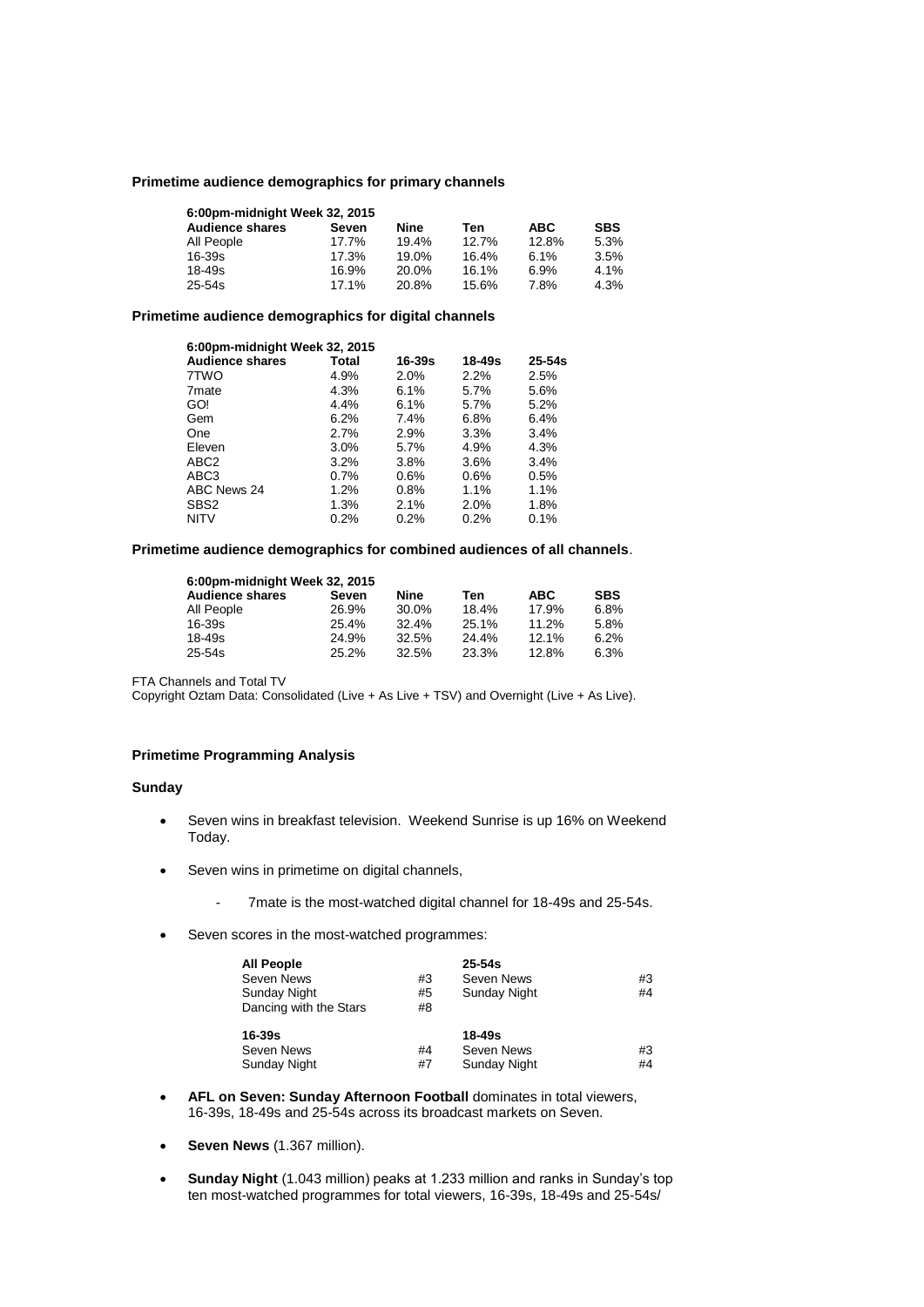### **Monday**

- Seven wins in morning television. The Morning Show is up 26% on Mornings.
- Seven wins in primetime on digital channels.
	- 7TWO is the most-watched digital channel for total viewers.
	- 7mate is the most-watched digital channel for 18-49s and 25-54s.
- Seven scores in the most-watched programmes:

| <b>All People</b><br>Seven News<br>Seven News - Today Tonight<br>Home and Away        | #3<br>#5<br>#9  | $25 - 54s$<br>Seven News - Today Tonight<br>Home and Away<br>Seven News | #8<br>#9<br>#10 |
|---------------------------------------------------------------------------------------|-----------------|-------------------------------------------------------------------------|-----------------|
| 16-39s<br>Home and Away<br><b>Restaurant Revolution</b><br>Seven News - Today Tonight | #6<br>#9<br>#10 | $18 - 49s$<br>Home and Away<br>Seven News - Today Tonight<br>Seven News | #8<br>#9<br>#10 |

# **Tuesday**

- Seven wins in breakfast television. Sunrise leads Today.
- Seven wins in morning television. The Morning Show is up 23% on Mornings.

### **Wednesday**

- Seven wins in primetime on combined audiences.
	- Seven + 7TWO + 7mate is number one for total viewers on the combined audiences of all channels.
- Seven wins in primetime on digital channels.
	- 7TWO is the most-watched digital channel for total viewers.
	- 7mate is the most-watched digital channel for 25-54s.
- Seven scores in the most-watched programmes:

| <b>All People</b><br><b>Seven News</b><br>Seven News - Today Tonight | #3<br>#6  | $25 - 54s$<br><b>Border Security</b><br>Seven News | #7<br>#8  |
|----------------------------------------------------------------------|-----------|----------------------------------------------------|-----------|
| Home and Away<br><b>Border Security</b>                              | #9<br>#10 | Seven News - Today Tonight<br>Home and Away        | #9<br>#10 |
| 16-39s                                                               |           | 18-49s                                             |           |
| <b>Border Security</b>                                               | #4        | <b>Border Security</b>                             | #6        |
| Home and Away                                                        | #5        | Home and Away                                      | #8        |
|                                                                      |           | Seven News                                         | #10       |

### **Thursday**

- Seven wins in breakfast television. Sunrise leads Today.
- Seven wins in morning television. The Morning Show leads Mornings.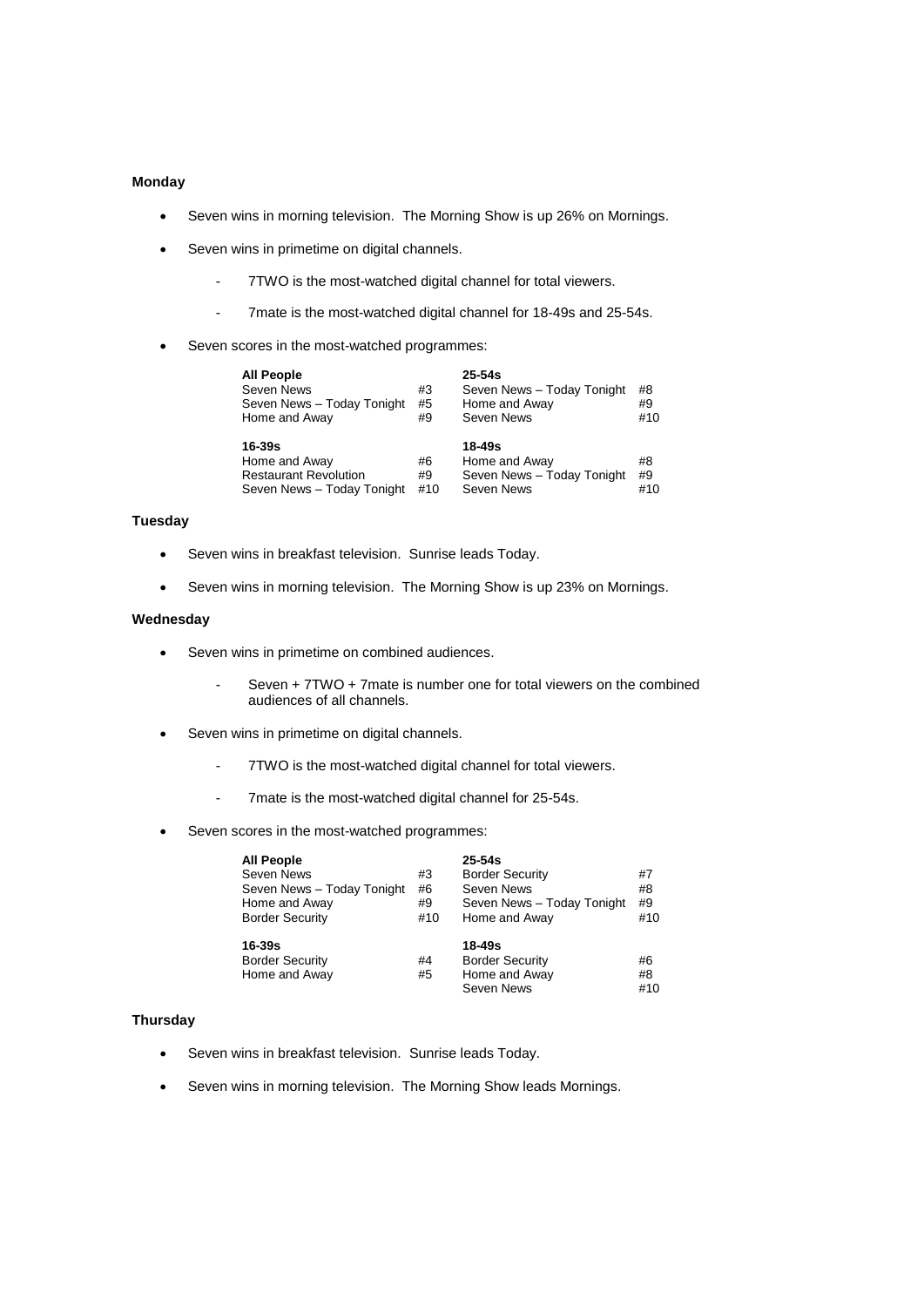#### **Friday**

• Seven scores in the most-watched programmes:

| <b>All People</b><br>Seven News<br>Seven News - Today Tonight<br>Better Homes and Gardens | #4<br>#5<br>#7 | $25 - 54s$<br><b>Better Homes and Gardens</b><br>Seven News | #9<br>#10 |
|-------------------------------------------------------------------------------------------|----------------|-------------------------------------------------------------|-----------|
| $16 - 39s$<br>AFL on Seven<br>Better Homes and Gardens                                    | #4<br>#8       | $18 - 49s$<br>AFL on Seven<br>Better Homes and Gardens      | #9<br>#10 |

 **AFL on Seven: Friday Night Football** dominates in total viewers, 16-39s, 18-49s and 25-54s across its broadcast markets on Seven – 31 share in total viewers, 38 share in 16-39s, 34 share in 18-49s and 32 share in 25-54s.

#### **Saturday**

- Seven wins in primetime on primary channels.
	- Seven is number one for total viewers, 16-39s, 18-49s and 25-54s.
	- Seven is up 87% on Nine and up 60% on Ten in total viewers.
	- Seven is up 103% on Nine and up 47% on Ten in 16-39s. Seven is up 110% on Nine and up 48% on Ten in 18-49s. Seven is up 98% on Nine and up 52% on Ten in 25-54s.
- Seven wins in primetime on combined audiences.
	- Seven + 7TWO + 7mate is number one for total viewers, 16-39s, 18-49s and 25-54s on the combined audiences of all channels.
	- Seven (Seven + 7TWO + 7mate) is up 43% on Nine (Nine + Go + Gem) and up 50% on Ten (Ten + One + Eleven) in total viewers.
	- Seven is up 42% on Nine and up 55% on Ten in 16-39s. Seven is up 41% on Nine and up 44% on Ten in 18-49s. Seven is up 43% on Nine and up 48% on Ten in 25-54s.
- Seven wins in breakfast television. Weekend Sunrise leads Weekend Today across 7:00-10:00am.
- Seven scores in the most-watched programmes:

| <b>All People</b><br>Seven News<br>AFL on Seven                                  | #3<br>#10             | $25-54s$<br>Seven News<br>AFL on Seven<br>AFL on Seven: Post-Match<br>AFL on Seven: Pre-Match | #2<br>#5<br>#7<br>#9  |
|----------------------------------------------------------------------------------|-----------------------|-----------------------------------------------------------------------------------------------|-----------------------|
| 16-39s<br>Seven News<br>AFL on Seven<br>AFL on Seven: Post-Match<br>Spider-Man 3 | #3<br>#4<br>#8<br>#10 | 18-49s<br>Seven News<br>AFL on Seven<br>AFL on Seven: Post-Match<br>AFL on Seven: Pre-Match   | #2<br>#4<br>#6<br>#10 |

 **AFL on Seven: Saturday Night Football** dominates in total viewers, 16-39s, 18-49s and 25-54s across its broadcast markets on Seven – 27 share in total viewers, 33 share in 16-39s, 32 share in 18-49s and 31 share in 25-54s.